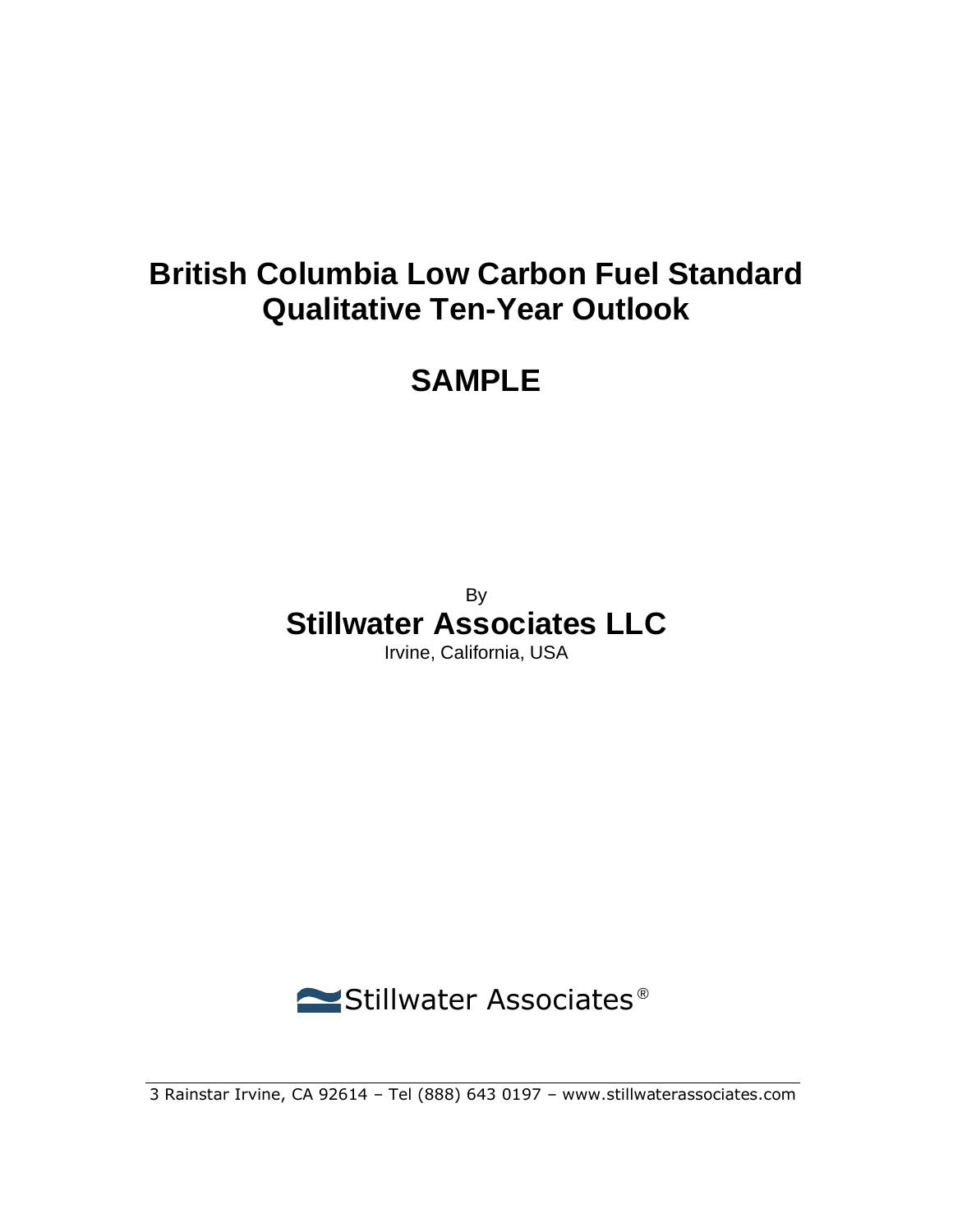#### **Table of Contents**

|              |  | 2.2 Valuation of Low-Carbon Fuels in the Three West Coast LCFS Programs11 |  |  |  |
|--------------|--|---------------------------------------------------------------------------|--|--|--|
| $\mathbf{3}$ |  |                                                                           |  |  |  |
|              |  |                                                                           |  |  |  |

### **List of Tables**

### **Table of Figures**